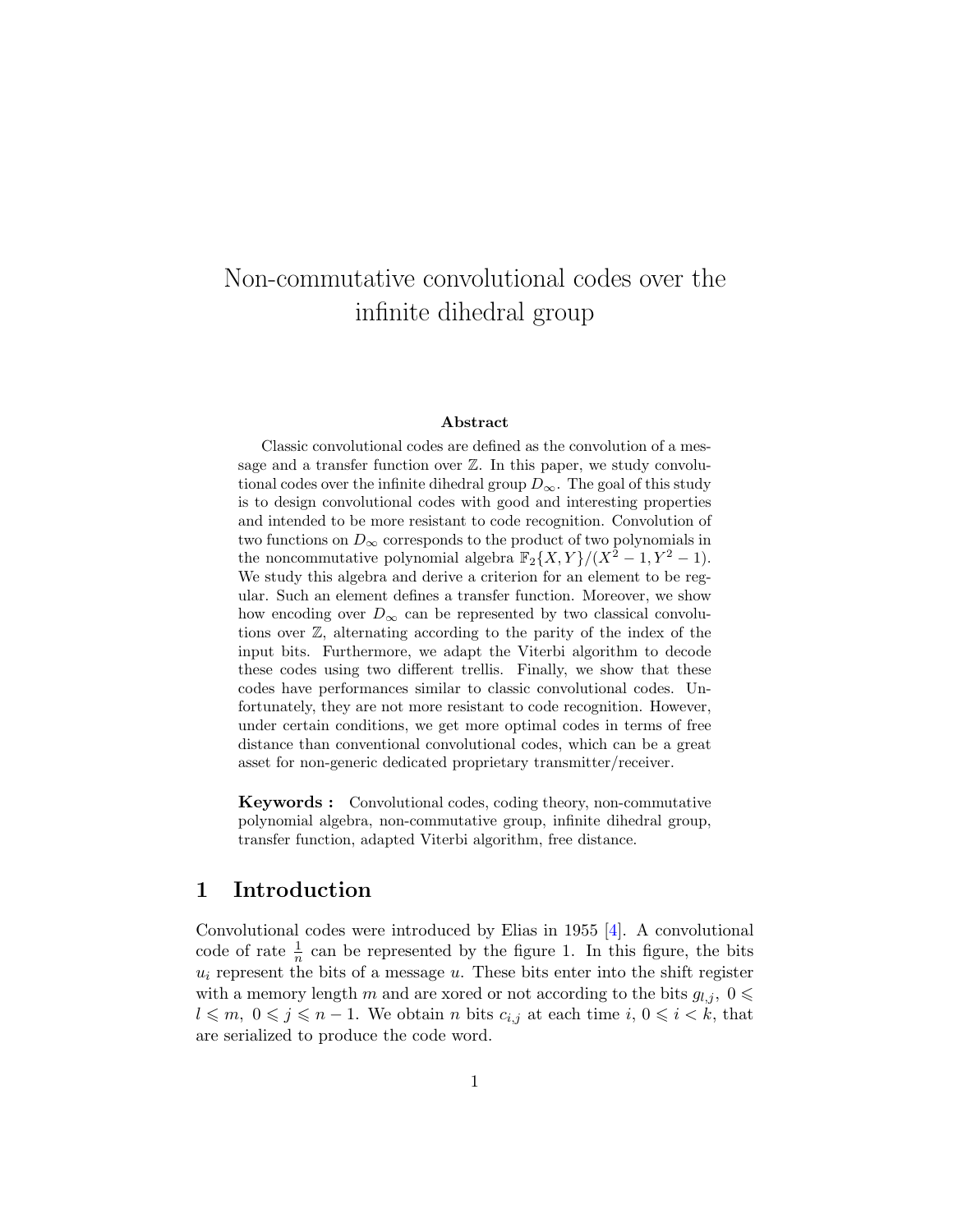

<span id="page-1-0"></span>Figure 1: Classic convolutional code

The name of these codes comes from the convolution product of the input stream  $u = (u_0, \ldots, u_{k-1})$  with the encoder's impulse responses  $g_j =$  $(g_{0,j}, \ldots, g_{m-1,j}), 0 \leqslant j \leqslant n-1:$ 

$$
c_{i,j} = \sum_{l=0}^{m-1} u_{i-l} g_{l,j}
$$

We can transform this two-fold operation, convolution and serialization, by a single convolution with a transfer function  $\tau$ . This can be seen most conveniently by using polynomial multiplication in the algebra  $\mathbb{F}_2[X]$  of polynomials in X with coefficients in  $\mathbb{F}_2$ . Define polynomials  $g_i(X)$  by :

$$
\forall i \in \{0, \ldots, n-1\}, \ g_i(X) = g_{0,i} + g_{1,i}X + \ldots + g_{m-1,i}X^{m-1},
$$

and define the polynomial  $\tau(X)$  by :

$$
\tau(X) = g_0(X^n) + Xg_1(X^n) + \ldots + X^{n-1}g_{n-1}(X^n).
$$

The single convolution of u with  $\tau$  corresponds to the product  $u(X^n)\tau(X)$ in  $\mathbb{F}_2[X]$ , where  $u(X^n) = \sum$  $k-1$  $i=0$  $u_iX^{ni}$ . The convolution here is a convolution of functions defined on the set of natural numbers N. In order to have a convolution over the group of integers Z, we extend the functions by 0. The resulting convolution of functions on  $\mathbb Z$  corresponds to the product  $u(X^n)\tau(X)$  in the algebra  $\mathbb{F}_2[X, X^{-1}].$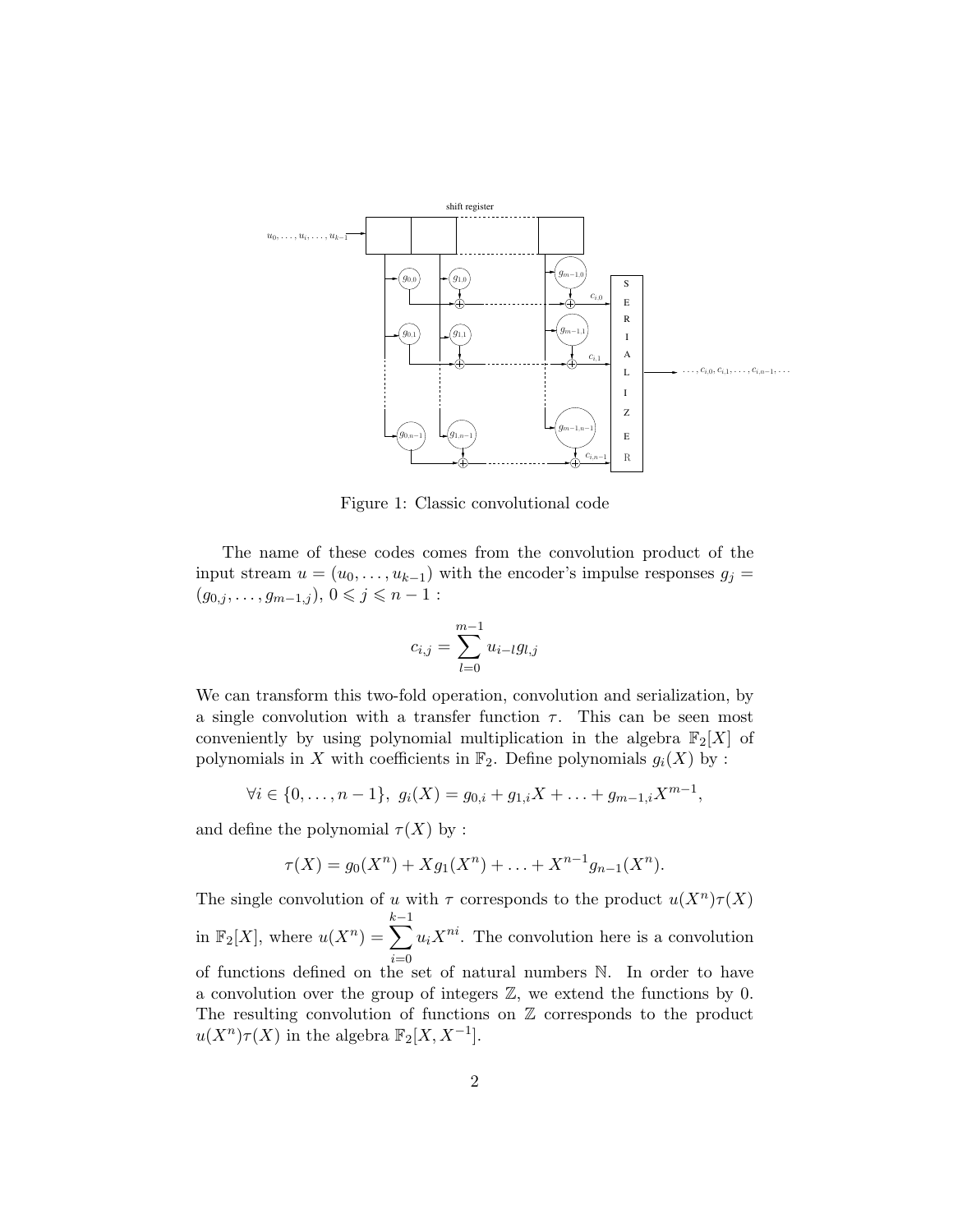In this paper, we replace the group  $\mathbb Z$  by the infinite dihedral group  $D_{\infty}$ . The goal of this work was initially to add cryptographic properties while maintaining good error correction properties, in order to have convolutional codes more resistant to code recognition [\[3\]](#page-14-1) [\[6\]](#page-14-2).

## 2 The infinite dihedral group and the associated non-commutative polynomial algebra

Recall that the finite dihedral group  $D_n$  of order 2n is defined by the presentation

$$
D_n = \langle r, s \mid r^n = 1, s^2 = 1, srs = r^{-1} \rangle,
$$

for any nonzero natural number n. The infinite dihedral group  $D_{\infty}$  is then naturally defined by the presentation

$$
D_{\infty} = \langle r, s \mid s^2 = 1, srs = r^{-1} \rangle.
$$

Equivalently,  $D_{\infty}$  is the semi-direct product  $\mathbb{Z} \rtimes \mathbb{Z}/2\mathbb{Z}$ . Indeed, an element of  $D_{\infty}$  can be written as  $s^{\varepsilon}r^a$ , with  $\varepsilon \in \{0,1\} = \mathbb{Z}/2\mathbb{Z}$  and  $a \in \mathbb{Z}$ , in one and only one way. It follows that  $D_{\infty}$  can be identified with the set  $\mathbb{Z} \times \mathbb{Z}/2\mathbb{Z}$ . The induced group law on  $\mathbb{Z} \times \mathbb{Z}/2\mathbb{Z}$  is given by :

$$
(a, 0) \circ (b, 0) = (a + b, 0)
$$
  
\n
$$
(a, 0) \circ (b, 1) = (a + b, 1)
$$
  
\n
$$
(a, 1) \circ (b, 0) = (a - b, 1)
$$
  
\n
$$
(a, 1) \circ (b, 1) = (a - b, 0),
$$

where  $a, b \in \mathbb{Z}$ . This is exactly the group law of the the semi-direct product  $\mathbb{Z}\rtimes\mathbb{Z}/2\mathbb{Z}$  on the set  $\mathbb{Z}\times\mathbb{Z}/2\mathbb{Z}$ . We see, moreover, that the group  $\mathbb{Z}=\mathbb{Z}\times\{0\}$ is a normal subgroup of index 2 in  $\mathbb{Z} \rtimes \mathbb{Z}/2\mathbb{Z}$ .

Returning to the above presentation of  $D_{\infty}$ , let us write  $y = rs$  and  $x = s$ . Then we have the equivalent presentation

$$
D_{\infty} = \langle x, y \mid x^2 = y^2 = 1 \rangle.
$$

It shows that  $D_{\infty}$  can also be identified with the free product  $\mathbb{Z}/2\mathbb{Z} \times \mathbb{Z}/2\mathbb{Z}$ of the group  $\mathbb{Z}/2\mathbb{Z}$  with itself.

Let  $\mathbb{F}_2[D_\infty]$  be the  $\mathbb{F}_2$ -group algebra on  $D_\infty$ , i.e.,  $\mathbb{F}_2[D_\infty]$  is the  $\mathbb{F}_2$ vector space having the set  $D_{\infty}$  as a basis. Multiplication in  $\mathbb{F}_2[D_{\infty}]$  is the  $\mathbb{F}_2$ -bilinear extension of the group law in  $D_{\infty}$ . Note that  $\mathbb{F}_2[D_{\infty}]$  is nothing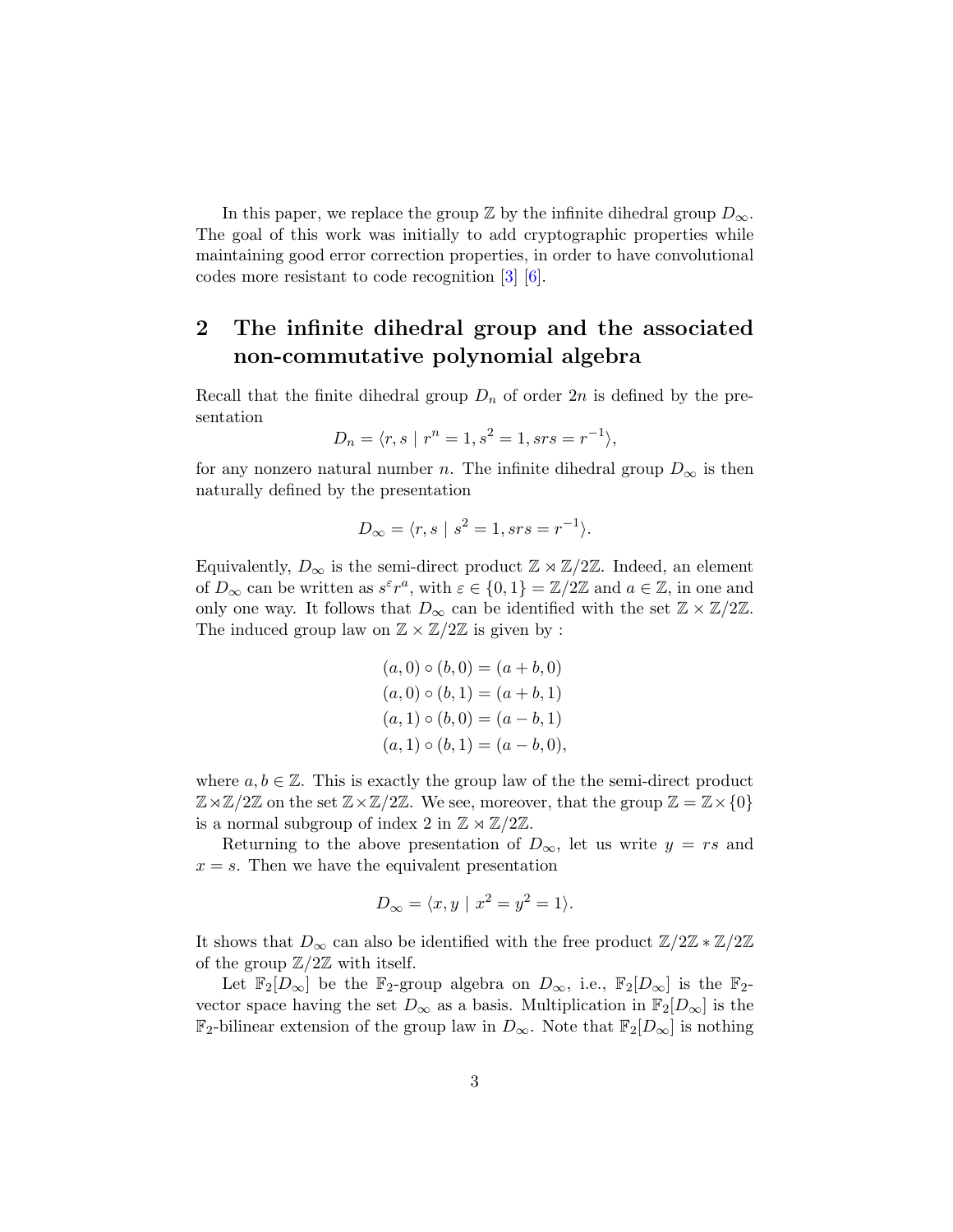but the set of functions on  $D_{\infty}$  with values in  $\mathbb{F}_2$  having finite support. The product in  $\mathbb{F}_2[D_\infty]$  coincides with convolution of functions.

Since we want to think of  $\mathbb{F}_2[D_\infty]$  as a noncommutative polynomial algebra, we write  $X$  instead of  $x$ , and  $Y$  instead of  $y$ . Then

$$
\mathbb{F}_2[D_\infty] = \mathbb{F}_2\{X, Y\} / (X^2 - 1, Y^2 - 1),
$$

where  $\mathbb{F}_2\{X, Y\}$  denotes the  $\mathbb{F}_2$ -algebra of noncommutative polynomials in X and Y, and  $(X^2-1, Y^2-1)$  is the two-sided ideal in  $\mathbb{F}_2\{X, Y\}$  generated by  $X^2 - 1$  and  $Y^2 - 1$ .

Since  $r = yx$  and  $s = x$  in  $D_{\infty}$ , any element  $P \in \mathbb{F}_2\{X, Y\}/(X^2-1, Y^2-1)$ 1) can be written as

$$
P = \sum_{(i,j) \in \mathbb{Z} \rtimes \mathbb{Z}/2\mathbb{Z}} c_{i,j} X^j (YX)^i,
$$

with  $c_{i,j} \in \mathbb{F}_2$ , in one and only one way.

Observe that the sub-algebra  $\mathbb{F}_2[XY, YX]$  of  $\mathbb{F}_2\{X, Y\}/(X^2-1, Y^2-1)$ generated by  $XY$  and  $YX$  is commutative and isomorphic to the algebra  $\mathbb{F}_2[T, T^{-1}]$ , which incidentally is nothing else but the  $\mathbb{F}_2$ -group algebra  $\mathbb{F}_2[\mathbb{Z}]$ of the group  $\mathbb{Z}$ . We can therefore consider  $\mathbb{F}_2\{X,Y\}/(X^2-1,Y^2-1)$  as a right  $\mathbb{F}_2[XY, YX]$ -module, and as such it is free with basis 1, X, as follows from what we have seen above. Explicitly this means the following. Let  $P \in \mathbb{F}_2\{X, Y\}/(X^2-1, Y^2-1)$ . Then there are  $A, B \in \mathbb{F}_2[XY, YX]$  such that

$$
P = A + XB
$$

in  $\mathbb{F}_2\{X, Y\}/(X^2-1, Y^2-1)$ . Moreover, A and B are uniquely determined by  $P$ .

In order to have an error correcting code over the non-commutative group  $D_{\infty}$  defined by convolution, each code word must be the result of one and only one message by convolution, otherwise we can not decode. So convoluting by the transfer function must be injective. To put it otherwise, the transfer function must not be a right zero divisor in the ring  $\mathbb{F}_2\{X, Y\}$ .  $(X^2-1, Y^2-1)$ , i.e., it must be a regular element of  $\mathbb{F}_2\{X, Y\}/(X^2-1, Y^2-1)$ 1):

**Definition 1.** Let R be a ring. An element P of R is a right regular element of  $R$  if :

$$
\forall C \in R, \ CP = 0 \Rightarrow C = 0
$$

**Theorem 1.** Any nonzero element of the subalgebra  $\mathbb{F}_2[XY, YX]$  of  $\mathbb{F}_2\{X, Y\}$ .  $(X^2 - 1, Y^2 - 1)$  is a right regular element of  $\mathbb{F}_2\{X, Y\}/(X^2 - 1, Y^2 - 1)$ .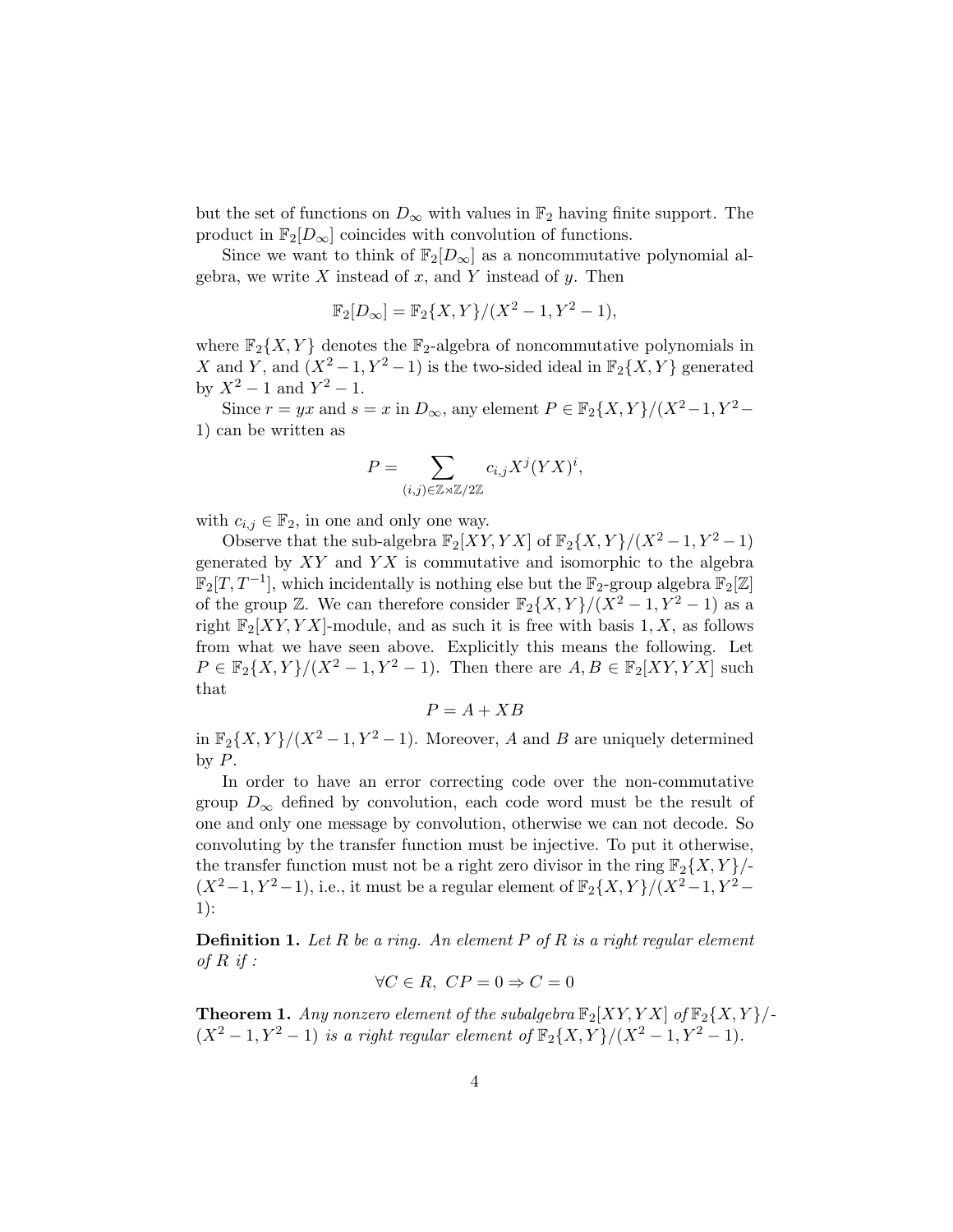*Proof.* Let be  $P \in \mathbb{F}_2[XY, YX]$  be nonzero. We show that P is a right regular element of  $\mathbb{F}_2\{X,Y\}/(X^2-1,Y^2-1)$ . Let  $C \in \mathbb{F}_2\{X,Y\}/(X^2-1)$  $1, Y^2 - 1$ ) be such that  $CP = 0$ . As we have seen above, there are  $A, B \in$  $\mathbb{F}_2[XY, YX]$  such that  $C = A + XB$ . We have

$$
0 + X0 = CP = (A + XB)P = AP + X(BP).
$$

Since AP and BP are elements of  $\mathbb{F}_2[XY, YX]$ , one deduces that  $AP = 0$ and  $BP = 0$ . Now, the algebra  $\mathbb{F}_2[XY, YX]$  is isomorphic to the algebra  $\mathbb{F}_2[T, T^{-1}]$  and is, therefore, integral. Since  $P \neq 0$ , one necessarily has  $A = 0$ and  $B = 0$ , i.e.  $C = 0$ .  $\Box$ 

Let us define an anti-automorphism

$$
\mathbb{F}_2\{X,Y\}/(X^2-1,Y^2-1) \to \mathbb{F}_2\{X,Y\}/(X^2-1,Y^2-1)
$$
  

$$
P \mapsto \overline{P}
$$

by  $\overline{X} = X$  and  $\overline{Y} = Y$ . This means that  $\overline{PQ} = \overline{QP}$ , for all  $P,Q \in$  $\mathbb{F}_2\{X,Y\}/(X^2-1,Y^2-1)$ . In particular, we have  $\overline{(XY)^n} = (YX)^n$  and  $\overline{X(YX)^n} = X(YX)^n$ , for all integers n. It follows that

$$
\overline{A+XB} = \overline{A} + XB,
$$

for all  $A, B \in \mathbb{F}_2[XY, YX]$ .

Since  $P \mapsto \overline{\overline{P}}$  is an automorphism of  $\mathbb{F}_2\{X, Y\}/(X^2-1, Y^2-1)$  fixing X and Y, it is the identity. Hence, one has  $\overline{\overline{P}} = P$  for all  $P \in \mathbb{F}_2\{X, Y\}$ /- $(X^2 - 1, Y^2 - 1)$ . The anti-automorphism  $P \mapsto \overline{P}$  is an anti-involution.

<span id="page-4-0"></span>**Property 1.** For all  $A \in \mathbb{F}_2[XY, YX]$  one has

$$
XA=\overline{A}X.
$$

*Proof.* It suffices to check the property for  $A = (XY)^n$  and for  $A = (YX)^n$ , where *n* is a natural integer. If  $A = (YX)^n$  then

$$
X(YX)^n = (XY)^n X = \overline{(YX)^n} X
$$

If  $A = (XY)^n$ , then we may assume  $n \neq 0$ , and

$$
X(XY)^n = (YX)^{n-1}Y = (YX)^{n-1}YXX = (YX)^nX = \overline{(XY)^n}X
$$

 $\Box$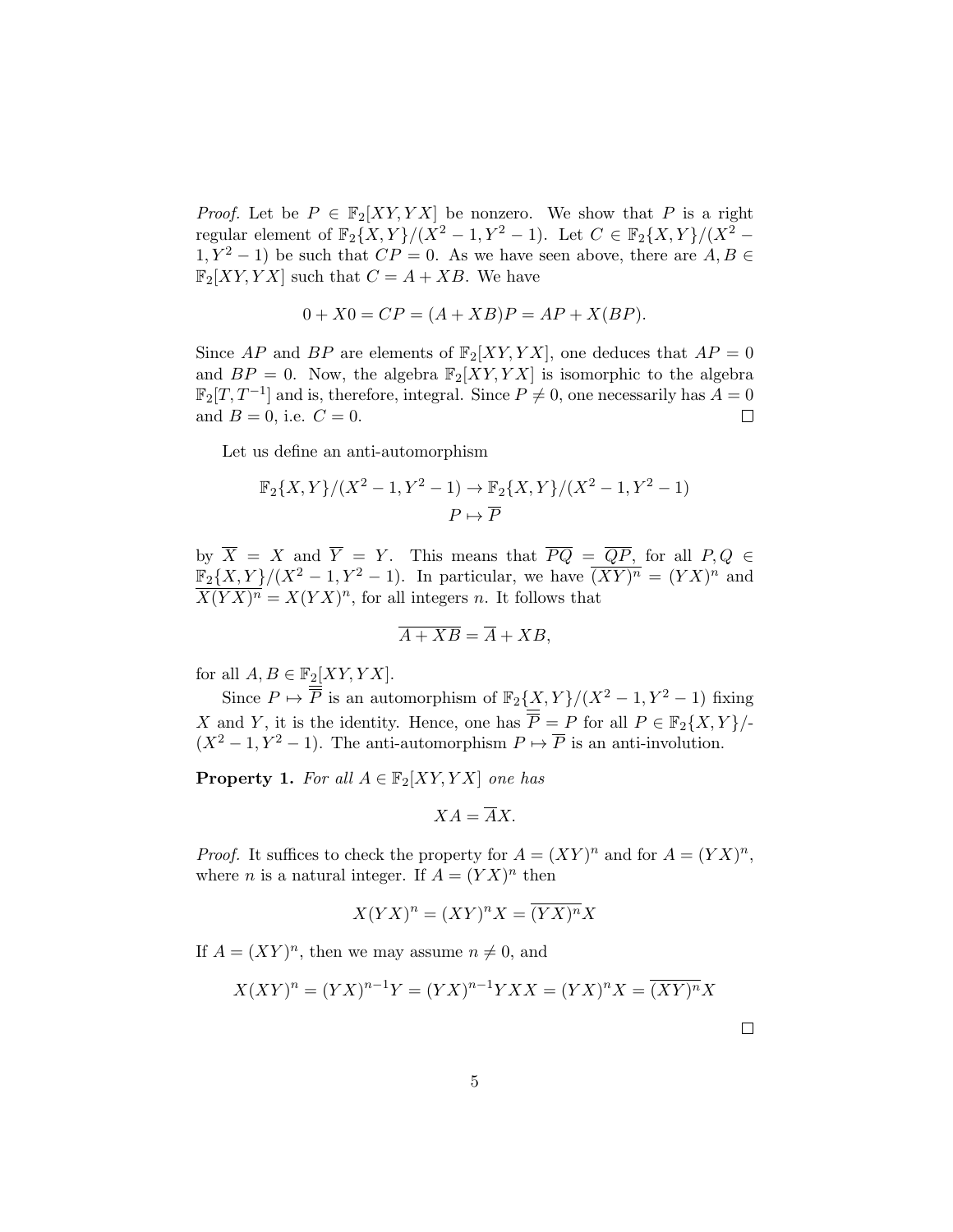For  $P \in \mathbb{F}_2\{X, Y\}/(X^2-1, Y^2-1)$ , define  $N(P) \in \mathbb{F}_2\{X, Y\}/(X^2-1)$  $1, Y^2 - 1$ ) by

$$
N(P) = P\overline{P}.
$$

Property [1](#page-4-0) above is used to prove the following statement :

**Theorem 2.** Let  $P \in \mathbb{F}_2\{X, Y\}/(X^2-1, Y^2-1)$  and write  $P = A + XB$ with  $A, B \in \mathbb{F}_2[XY, YX]$ . Then

$$
N(P) = A\overline{A} + B\overline{B}.
$$

In particular,  $N(P) \in \mathbb{F}_2[XY, YX]$  and  $N(P) = N(\overline{P})$ .

Proof. One has

$$
PP = (A + XB)(A + XB) = (A + XB)(A + XB)
$$
  
=  $A\overline{A} + AXB + XB\overline{A} + XBXB$   
=  $A\overline{A} + X\overline{A}B + XB\overline{A} + \overline{B}XXB$  (property 1)  
=  $A\overline{A} + X\overline{A}B + X\overline{A}B + B\overline{B}$  ( $\mathbb{F}_2[XY, YX]$  is commutative and  $X^2 = 1$ )  
=  $A\overline{A} + B\overline{B}$ .

This proves that  $N(P) = A\overline{A} + B\overline{B} \in \mathbb{F}_2[XY, YX]$ . Since  $\overline{P} = \overline{A} + XB$ , one also has  $N(\overline{P}) = N(P)$ .  $\Box$ 

The statement above suggests that  $N$  is a norm for the noncommutative ring extension of degree 2 of  $\mathbb{F}_2\{X,Y\}/(X^2-1,Y^2-1)$  over  $\mathbb{F}_2[XY,YX]$ .

The following statement allows to decide whether or not an element P of  $\mathbb{F}_2\{X,Y\}/(X^2-1,Y^2-1)$  is a right zero divisor :

**Theorem 3.** Let P be an element of  $\mathbb{F}_2\{X,Y\}/(X^2-1,Y^2-1)$ . Then P is a right regular element if and only if  $N(P) \neq 0$ .

*Proof.* Let P be an element of  $\mathbb{F}_2\{X, Y\}/(X^2-1, Y^2-1)$ . We may assume that  $P \neq 0$ .

- 1. If  $N(P) = 0$  then  $N(\overline{P}) = 0$  by the Theorem above. It follows that  $\overline{P}P = 0$ , i.e., P is not a right regular element of  $\mathbb{F}_2\{X,Y\}/(X^2 1, Y^2 - 1$ .
- 2. If  $N(P) \neq 0$  then, as all elements of  $\mathbb{F}_2[XY, YX]$  are right regular elements of  $\mathbb{F}_2\{X,Y\}/(X^2-1,Y^2-1)$ , we have :

$$
\forall C \in \mathbb{F}_2 \{X, Y\} / (X^2 - 1, Y^2 - 1), C(P\overline{P}) = 0 \Rightarrow C = 0
$$

Thus  $CP = 0 \Rightarrow (CP)\overline{P} = 0 \Rightarrow C(P\overline{P}) = 0 \Rightarrow C = 0$ Hence P is a right regular element of  $\mathbb{F}_2\{X,Y\}/(X^2-1,Y^2-1)$ .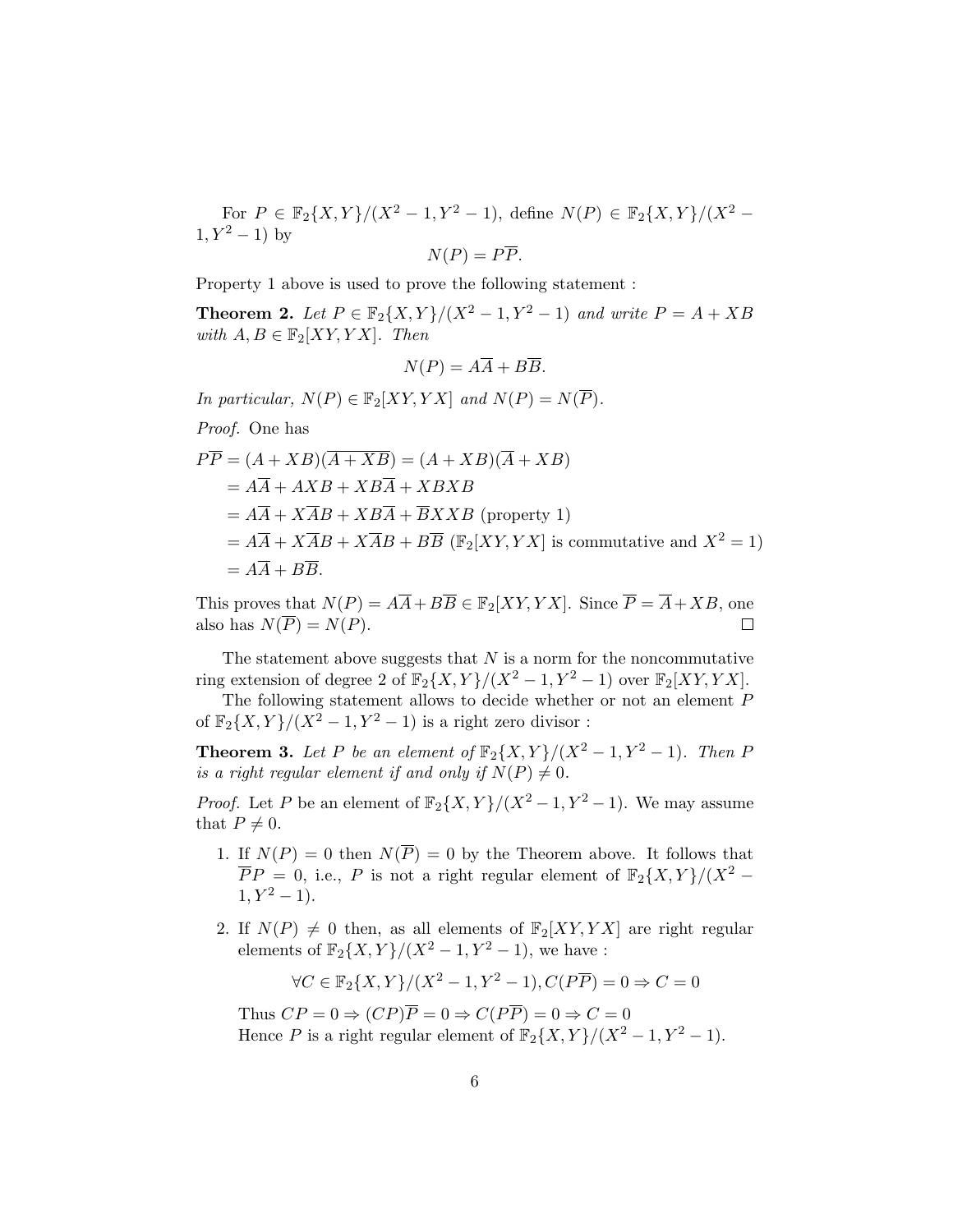The preceding statement allows us to determine whether or not an element  $\tau \in \mathbb{F}_2\{X,Y\}/(X^2-1,Y^2-1)$  can serve as a transfer function for a convolutional code over the infinite dihedral group. Indeed, if  $N(\tau) \neq 0$ then the multiplication-by- $\tau$  map

$$
*\tau: \mathbb{F}_2\{X, Y\}/(X^2 - 1, Y^2 - 1) \to \mathbb{F}_2\{X, Y\}/(X^2 - 1, Y^2 - 1)
$$
  

$$
u \mapsto u * \tau
$$

is injective, as  $\tau$  is right regular.

### 3 Encoding

Classic convolutional codes are defined on the ring of polynomials over  $\mathbb{F}_2[X]$ and have the property that the product of two monomials with a positive power of X gives a positive power of X. In our case, if we use the order given in table [1](#page-6-0) with "positive" elements to the right of 1 and "negative" elements to the left of 1, we see that  $X(XY) = Y$  and that the product of two "positive" elements can give a "negative" element.

| $\cdots$ |  | . . | - | ۰ | --<br>. . |  | ъ. | $\cdots$ |
|----------|--|-----|---|---|-----------|--|----|----------|
|          |  |     |   |   |           |  |    |          |

<span id="page-6-0"></span>Table 1: Natural order of the monomials of  $\mathbb{F}_2\{X,Y\}/(X^2-1,Y^2-1)$ 

Nevertheless, we can still define convolutional codes with good rate. We can see that if we choose a transfer function  $\tau$  with an odd length m centered in 1 and a message  $u$  with also an odd length  $k$ , centered in 1, the convolution of u and  $\tau$  add  $m-1$  elements of redundancy. We choose odd lengths m and k by convention. Thus, the middle bit of a bit stream is well defined. We might also choose even lengths specifying a convention to define the middle bit of a bit stream.

We see an example in table [2](#page-7-0) with  $\tau = Y X + Y + 1 + X + XY$  and  $u =$  $u_{-2}YX + u_{-1}Y + u_0 + u_1X + u_2XY$ . We check that  $\tau$  is a good transfer function :

$$
N(\tau) = (YX + Y + 1 + X + XY)(XY + Y + 1 + X + YX)
$$
  
=  $YXYX + YX + 1 + XY + XYXY \neq 0$ 

The elements in bold type in this table are the redundancy of the code word in this example. We can see that these elements are distributed evenly on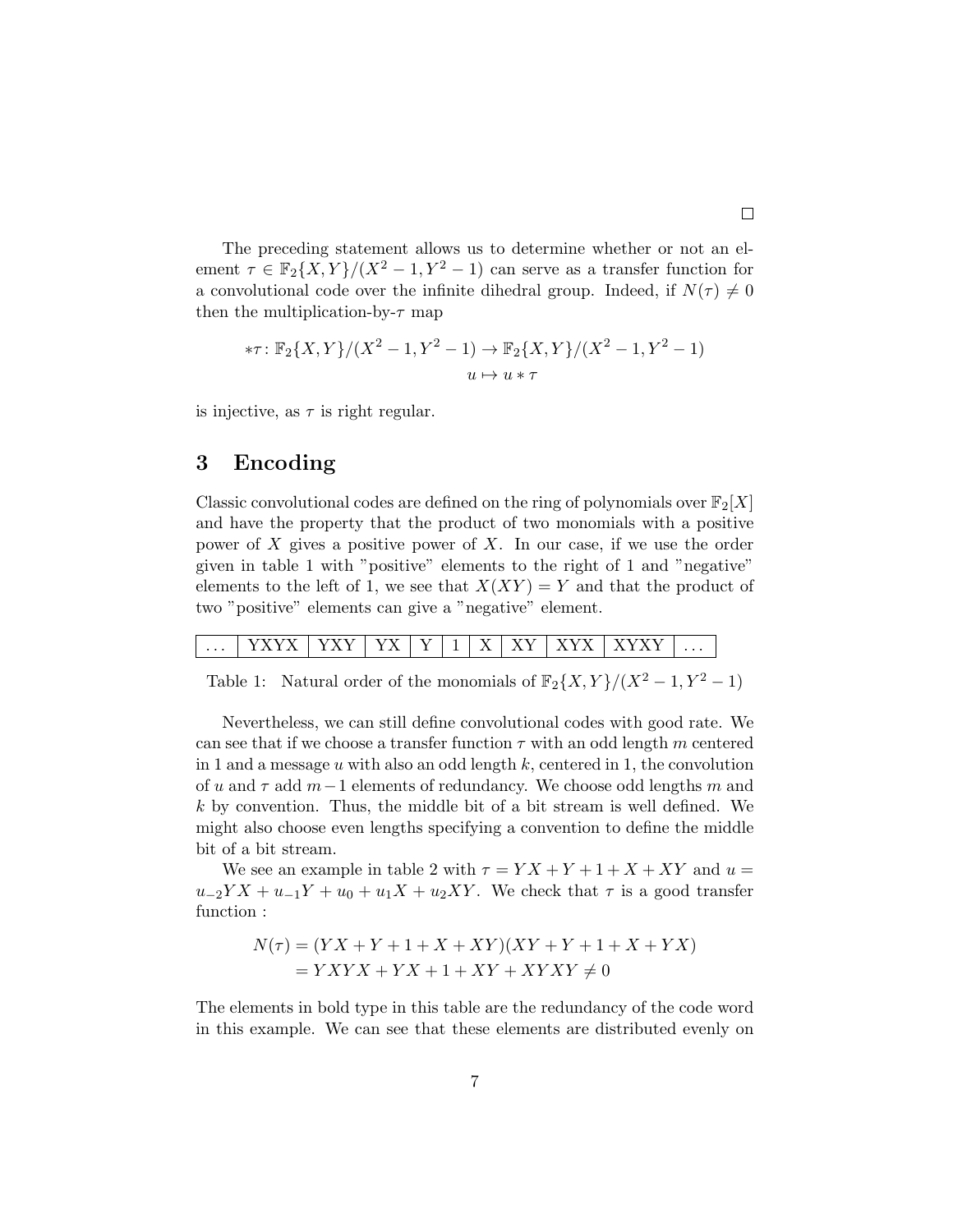each side of the elements on which the message is defined. Thus redundancy is placed to the left and to the right of the message and not just to the left or to the right.

| $\boldsymbol{u}$ | YX          | V   |              | X          | XY                      |
|------------------|-------------|-----|--------------|------------|-------------------------|
| YΧ               | <b>YXYX</b> | YXY | YΧ           | v          |                         |
|                  | X           |     |              | YX         | ${\bf Y}{\bf X}{\bf Y}$ |
|                  | YX          |     |              | X          | XY                      |
| X                | <b>XYX</b>  | XY  | $\mathbf{X}$ |            |                         |
| ХY               |             |     | ХY           | <b>XYX</b> | <b>XYXY</b>             |

<span id="page-7-0"></span>Table 2: Redundancy (in bold type) to the left and to the right

Consequently we have the following convolution, with  $G\,=\, \mathbb{Z}\rtimes \mathbb{Z}/2\mathbb{Z}$ and  $\forall (a, b) \in G:$ 

$$
(u * \tau)(a, b) = \sum_{(c,d) \in G} u(c,d) \tau((c,d)^{-1} \circ (a,b))
$$
  
= 
$$
\sum_{(c,0) \in G} u(c,0) \tau((-c,0) \circ (a,b)) + \sum_{(c,1) \in G} u(c,1) \tau((c,1) \circ (a,b))
$$
  
= 
$$
\sum_{(c,0) \in G} u(c,0) \tau(a-c,b) + \sum_{(c,1) \in G} u(c,1) \tau(c-a,b+1)
$$

So :

$$
(u * \tau)(a, 0) = \sum_{(c, 0) \in G} u(c, 0)\tau(a - c, 0) + \sum_{(c, 1) \in G} u(c, 1)\tau(c - a, 1)
$$

$$
(u * \tau)(a, 1) = \sum_{(c, 0) \in G} u(c, 0)\tau(a - c, 1) + \sum_{(c, 1) \in G} u(c, 1)\tau(c - a, 0)
$$

We use the following one-to-one correspondence between  $G$  and  $\mathbb Z$  :

$$
(a,b)\mapsto 2a+b
$$

Thus :

$$
(u * \tau)(2a) = \sum_{c \in \mathbb{Z}} u(2c)\tau(2a - 2c) + \sum_{c \in \mathbb{Z}} u(2c + 1)\tau(2c - 2a + 1)
$$

$$
(u * \tau)(2a + 1) = \sum_{c \in \mathbb{Z}} u(2c)\tau(2a - 2c + 1) + \sum_{c \in \mathbb{Z}} u(2c + 1)\tau(2c - 2a)
$$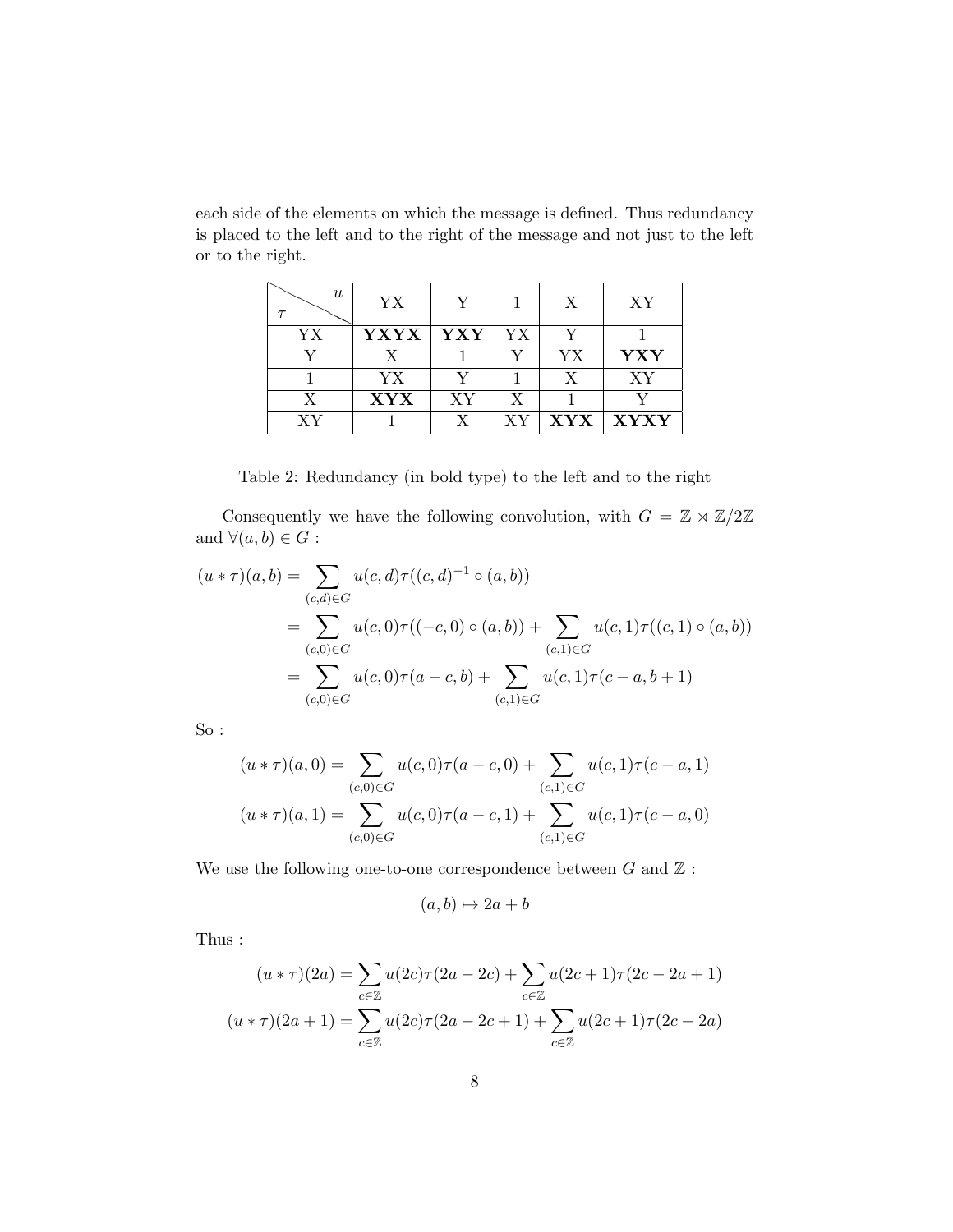We now define a transfer function  $\tilde{\tau}$  derived from the transfer function  $\tau$  as follows:

$$
\forall a \in \mathbb{Z}, \ \tilde{\tau}(2a+1) = \tau(-2a-1)
$$

$$
\tilde{\tau}(2a) = \tau(2a)
$$

With  $\tilde{\tau}$ , we have :

$$
(u * \tau)(2a) = \sum_{c \in \mathbb{Z}} u(2c)\tilde{\tau}(2a - 2c) + \sum_{c \in \mathbb{Z}} u(2c + 1)\tilde{\tau}(2a - (2c + 1))
$$

$$
(u * \tau)(2a + 1) = \sum_{c \in \mathbb{Z}} u(2c)\tilde{\tau}(2c - (2a + 1)) + \sum_{c \in \mathbb{Z}} u(2c + 1)\tilde{\tau}(2c + 1 - (2a + 1))
$$

We can merge the two sums in one as follows :

$$
(u * \tau)(2a) = \sum_{c \in \mathbb{Z}} u(c)\tilde{\tau}(2a - c)
$$

$$
(u * \tau)(2a + 1) = \sum_{c \in \mathbb{Z}} u(c)\tilde{\tau}(c - (2a + 1))
$$

We see that the even bits of the code word  $u * \tau$  will be the result of classic convolution of u and  $\tilde{\tau}$ , and the odd bits will be the result of convolution of u and the reciprocal of  $\tilde{\tau}$ . In terms of coding with a shift register, we have the circuit on figure [2.](#page-8-0)



<span id="page-8-0"></span>Figure 2: Circuit of encoding for the convolutional codes over  $\mathbb{Z} \rtimes \mathbb{Z}/2\mathbb{Z}$ 

We'll now see an example of encoding with  $u = [1, 0, 1, 1, 1]$  and  $\tau =$  $[0, 1, 1, 0, 1]$ . We check that  $\tau$  can be used as transfer function :

$$
N(\tau) = (Y + 1 + XY)(Y + 1 + YX) = YX + 1 + XY \neq 0
$$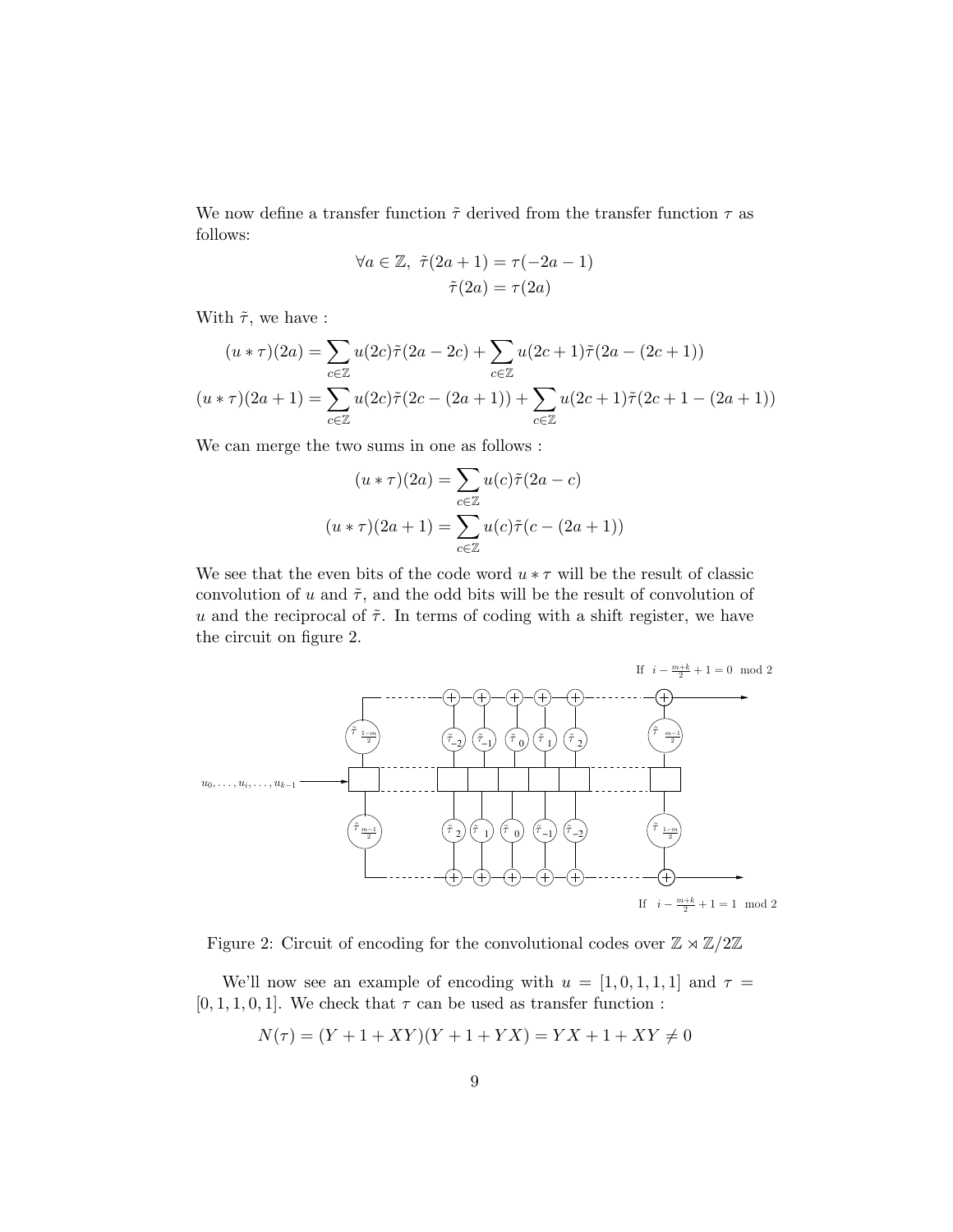

<span id="page-9-0"></span>Figure 3: Example of encoding circuit with  $\tau = [0, 1, 1, 0, 1]$ 

We have :

$$
\tilde{\tau}(-2) = \tau(-2) = 0, \quad \tilde{\tau}(-1) = \tau(1) = 0
$$
  

$$
\tilde{\tau}(0) = \tau(0) = 1, \quad \tilde{\tau}(1) = \tau(-1) = 1, \quad \tilde{\tau}(2) = \tau(2) = 1
$$

So  $\tilde{\tau} = [0, 0, 1, 1, 1]$ . And we have the encoding circuit of figure [3.](#page-9-0)

We recall that when  $i - \frac{m+k}{2} + 1$  is even, we use the circuit above the shift register (corresponding to  $\tilde{\tau}$ ) and when  $i - \frac{m+k}{2} + 1$  is odd, we use the circuit below the shift register (corresponding to the reciprocal of  $\tilde{\tau}$ ). We have the following table of the shift register with i the time,  $u_i$  the bits of the message,  $m_1, m_2, m_3, m_4$ , the register's memory (with  $m_0 = u_i$ ) and  $c_i$ , the bit i of the code word.

| i              | $u_i$    | $\,m_1$ | $\,m_2$ | $\,m_3$ | $\sqrt{m_4}$ | $m+k$<br>$\mathbf{1}$<br>$+$<br>$\imath$<br>റ | $c_i$ |
|----------------|----------|---------|---------|---------|--------------|-----------------------------------------------|-------|
| 1              | 1        | 0       |         | 0       | 0            |                                               | 0     |
| $\overline{2}$ | 0        | 1       | 0       | 0       | 0            | $^{-3}$                                       |       |
| 3              | 1        | 0       | 1       | 0       | 0            | $^{-2}$                                       | 1     |
| 4              | 1        | 1       | 0       | 1       | 0            | $-1$                                          |       |
| 5              | 1        | 1       | 1       | 0       | 1            |                                               | 0     |
| 6              | 0        | 1       | 1       | 1       | 0            |                                               | 0     |
| 7              | 0        | 0       | 1       | 1       | 1            | 2                                             | 1     |
| 8              | $\theta$ | 0       | 0       | 1       | 1            | 3                                             |       |
| 9              |          | 0       |         | 0       | 1            |                                               | 1     |

Verification :

 $u = [1, 0, 1, 1, 1] \Rightarrow u(X, Y) = YX + 1 + X + XY$  $\tau = [0, 1, 1, 0, 1] \Rightarrow \tau(X, Y) = Y + 1 + XY$  $u\tau(X, Y) = (YX + 1 + X + XY)(Y + 1 + XY)$  $= YXY + YX + 1 + Y + 1 + XY + XY + X + Y + X + XY + XY + XY + XY$  $= YXY + YX + XY + XYXY$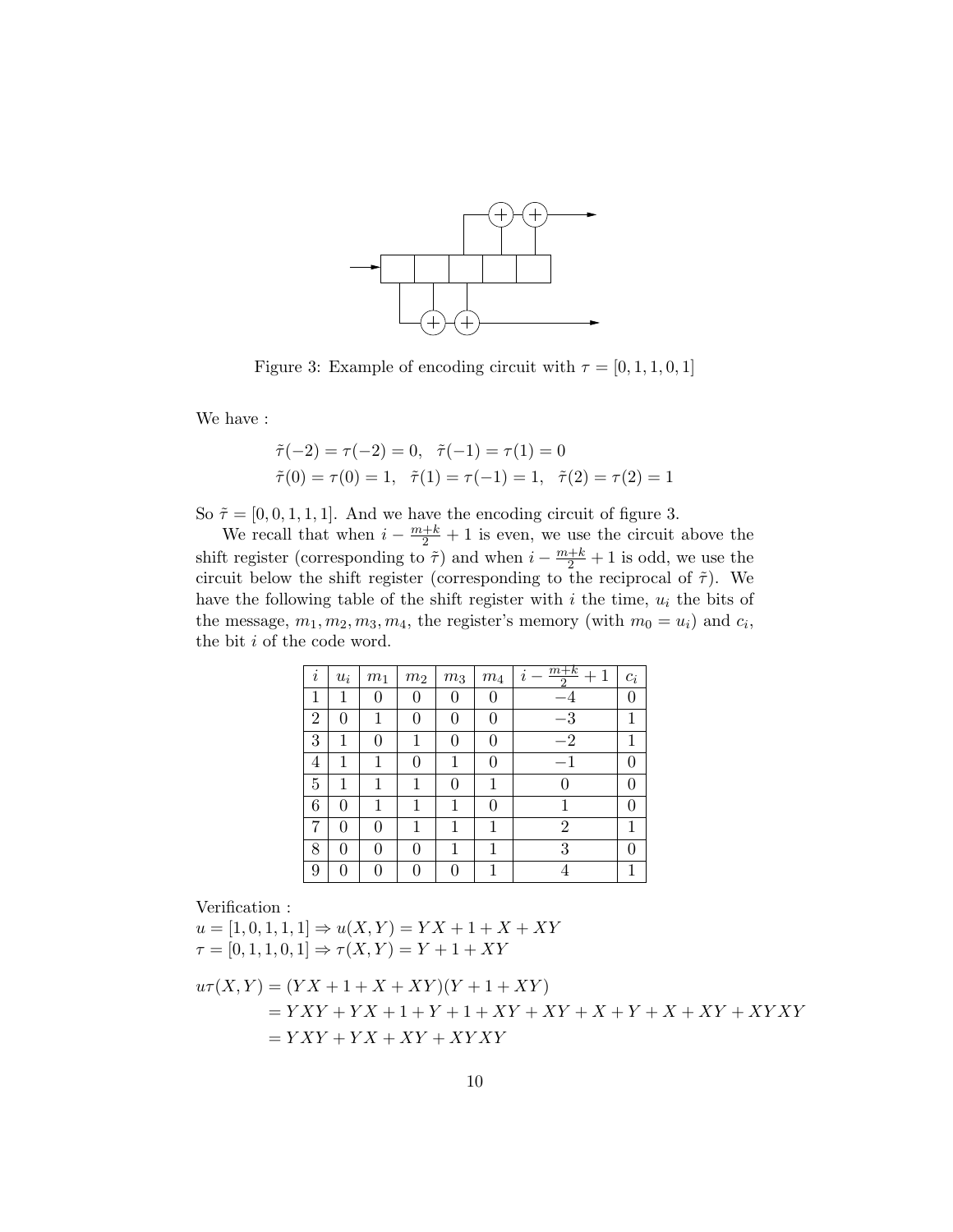|  |  | — | -- | ۰. |  |
|--|--|---|----|----|--|
|  |  |   |    |    |  |

We find the same code word.

Our way of encoding can be put into the form of several shift registers with the same memory, where output bits are multiplexed at each time  $i$ like the circuit on figure [1.](#page-1-0)

Classic convolutional codes of rate  $\frac{1}{n}$  can always be reduced to a transfer matrix of the following form<sup>[1](#page-10-0)</sup>:

$$
G = (g_0(X) g_1(X) \ldots g_{n-1}(X))
$$

with  $g_i(X) \in \mathbb{F}_2[X]$ ,  $\forall i$ . The transfer function  $\tau$  can be expressed as :

$$
\tau(X) = g_0(X^n) + Xg_1(X^n) + \ldots + X^{n-1}g_{n-1}(X^n)
$$

and the convolution is performed with  $u(X^n)$ .

In the case of codes on  $\mathbb{Z}\rtimes\mathbb{Z}/2\mathbb{Z}$ , we said previously that the redundancy is added to the left and to the right, so we must use a code of minimum rate 1  $\frac{1}{3}$ . In this case, we have a transfer matrix of the following form (with n odd by convention) :

$$
G = \left( g_{\frac{1-n}{2}}(X,Y) g_{\frac{3-n}{2}}(X,Y) \dots g_0(X,Y) \dots g_{\frac{n-3}{2}}(X,Y) g_{\frac{n-1}{2}}(X,Y) \right)
$$

with  $g_i(X, Y) \in \mathbb{F}_2\{X, Y\}/(X^2-1, Y^2-1)$ ,  $\forall i$ . The transfer function is expressed as :

$$
\tau(X,Y) = \sum_{k=\frac{1-n}{2}}^{\frac{n-1}{2}} g_k\left( (XY)^{\frac{n-1}{2}} X, (YX)^{\frac{n-1}{2}} Y \right) \phi(k)
$$

with  $\phi$  the function :

$$
\phi: \mathbb{Z} \to \mathbb{F}_2\{X, Y\}/(X^2 - 1, Y^2 - 1)
$$

$$
y = 2a + b, \ b \in \mathbb{Z}/2\mathbb{Z} \mapsto (XY)^a X^b
$$

The convolution is now performed with  $u\left(\left(XY\right)^{\frac{n-1}{2}}X,\left(YX\right)^{\frac{n-1}{2}}Y\right)$ .

In order to have systematic form, it is sufficient that the central shift register repeats the bits of the message, that is to say the central index of the central register is equal to 1 and the other indexes of this register are equal to zero.

<span id="page-10-0"></span><sup>&</sup>lt;sup>1</sup>Theorem 12.2 page 465 of  $[7]$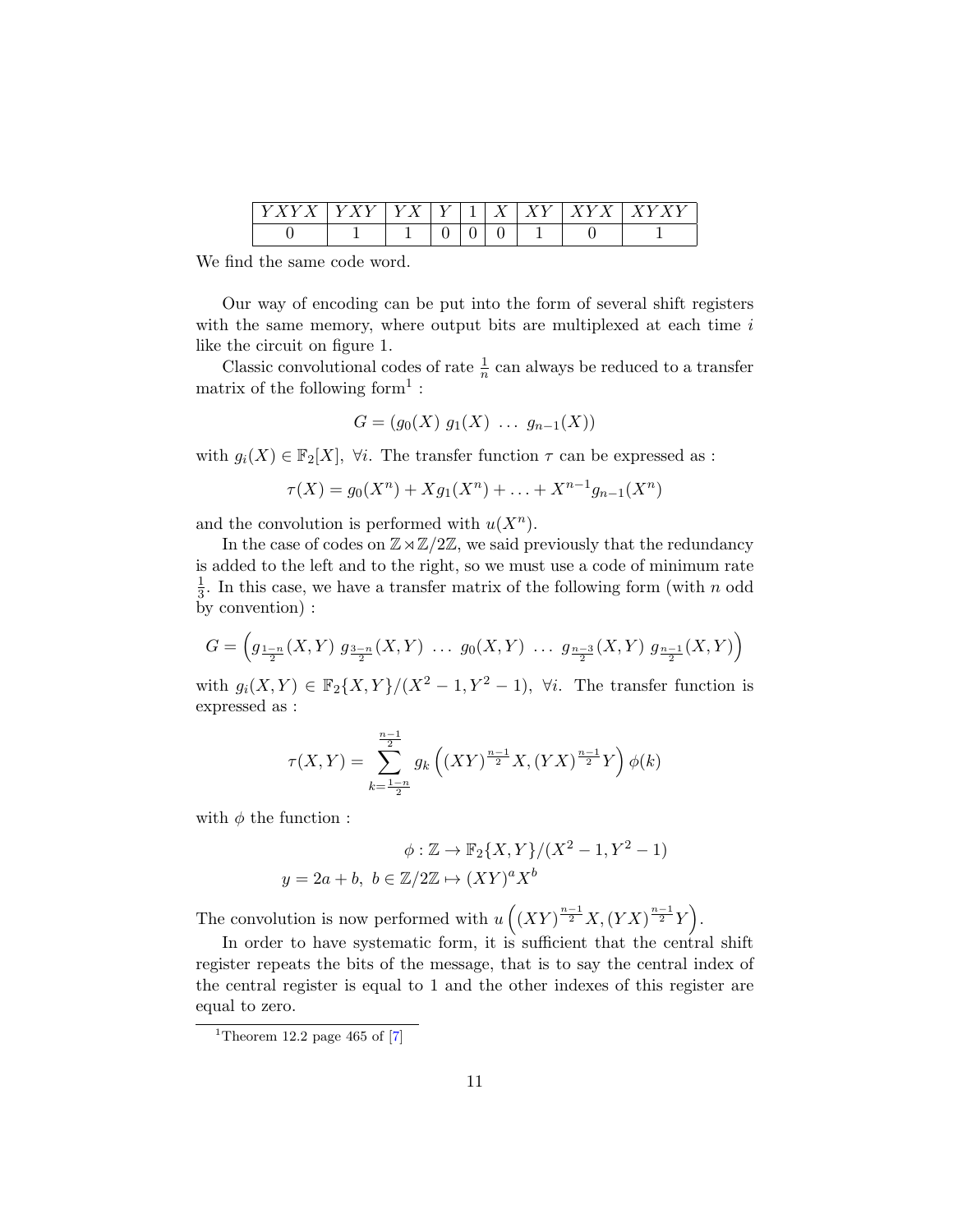# 4 Decoding

In the case of classic convolutional codes using a binary symmetric channel, the most used algorithm is the Viterbi algorithm [\[9\]](#page-14-4). This algorithm uses a trellis whose edges connect each state of memory to the next state according to the bit entering the shift register at each time. Each edge has a label with the output of the circuit at each time according to the memory associated with each edge.

In the case of convolutional codes over the infinite dihedral group, we have two trellis, one related to the circuit above the shift register, the other related to the circuit below the shift register. Since the two circuits alternate in encoding, the two trellis alternate in decoding (figure [4\)](#page-11-0). So we use an adapted Viterbi algorithm to decode these codes, using two trellis instead of one.



<span id="page-11-0"></span>Figure 4: Example of adapted Viterbi algorithm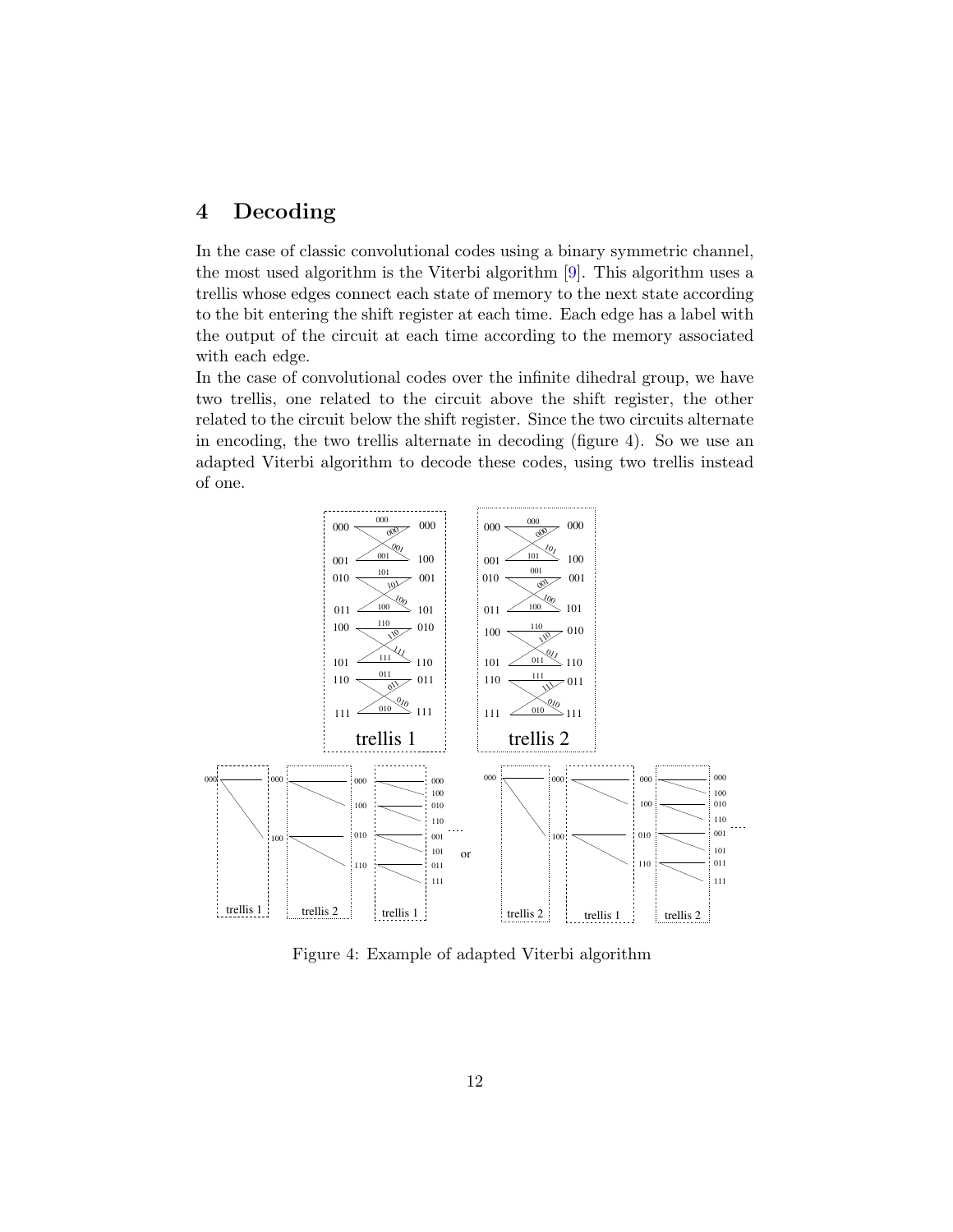#### 5 Properties of these codes

Firstly, the convolutional codes over the infinite dihedral group have a memory of length  $m$  (with  $m$  the length of the transfer function in binary form) like the classic convolutional codes. We have two different outputs of the shift register but they are alternating, so there is the same number of operations as we have only one output circuit. Thus the encoding complexity is the same as for classic convolutional codes. For decoding, we have two trellis that alternate, so we also have the same decoding complexity as for classic convolutional codes.

Secondly, to determine the free distance of these codes and to compare it with the free distance of classic convolutional codes, we have realized some tests whose results are in table [3.](#page-13-0) We see that, for the same memory length and the same rate, we have the same maximum free distance for the codes over the infinite dihedral group as for the classic codes.

We know that the free distance of a code depends on the trellis of the code. In the case of codes over  $\mathbb{Z} \rtimes \mathbb{Z}/2\mathbb{Z}$ , two trellis alternate in decoding. If we start with trellis 1 then we get a free distance that may differ from the one we get if we start with trellis 2. Therefore, the free distance depends on the trellis we start with. Since the trellis we start with, depends on the length of the code word, we can choose a starting trellis by adapting the length of the message. If we make this choice, we see that the number of transfer matrices that achieve the maximum free distance  $\left(G_{\pi\sqrt{\pi/2}}^{(\max d_f)}\right)$  $\begin{pmatrix} (\max d_f) \\ \mathbb{Z} \rtimes \mathbb{Z}/2\mathbb{Z} \end{pmatrix}$  is greater than the number of transfer matrices that achieve the maximum free distance in the case of classic convolutional codes  $(G_{\mathbb{Z}}^{(\max d_f)})$ .

If we don't adapt the message's length, then the free distance is the minimum of the two free distances associated with each trellis. In this case, we have the same number of transfer matrices that achieve the maximum free distance of codes over  $\mathbb{Z} \rtimes \mathbb{Z}/2\mathbb{Z}$  as over  $\mathbb{Z}$ .

Finally, we compare the difficulty for an eavesdropper to recognize the code in non-cooperative context, between convolutional codes on  $D_{\infty}$  and classic convolutional codes. In classic convolutional codes, we find  $n$  by use a method called rank criterion  $[6]$ . Here we have the same criterion because the n output bits at time i are dependant. However, we can not use exactly the same algorithm to recover the parity check matrix. Indeed, the  $p^{\text{th}}$  blocks of n bits,  $p = 0 \mod 2$ , belong to a classic code C and the other blocks belong to the reciprocal of C. So the attacker separates the bit stream into two different streams. Then, the attacker applies the algorithm of code recognition to the first stream and finds the parity check matrix and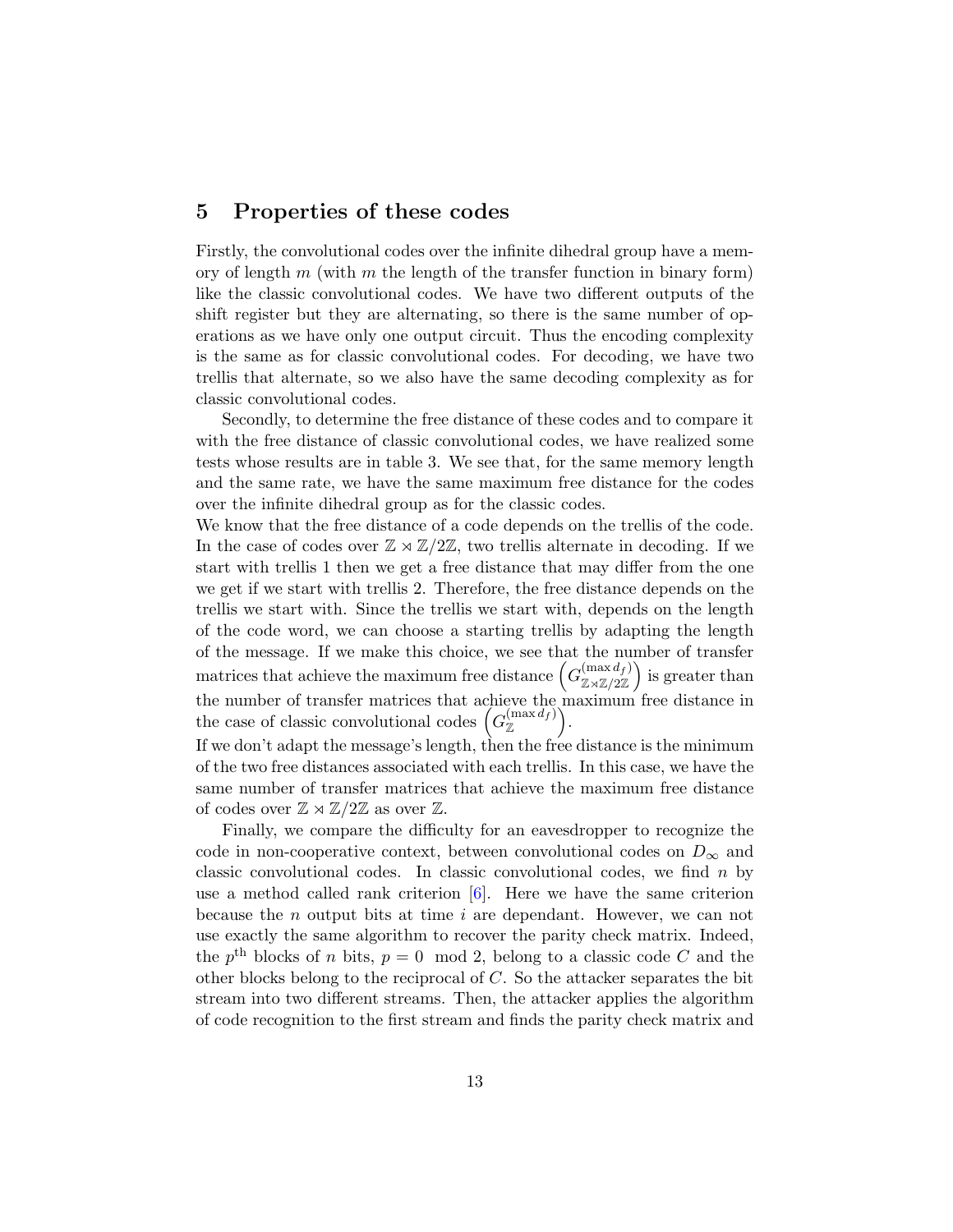| m | rate | systematic<br>form | $\max(d_f)$ | number of<br>$G_{\mathbb{Z}}^{(\max(d_f))}$ | number of<br>$G^{(\max(d_f))}_{\mathbb{Z}\rtimes\mathbb{Z}/2\mathbb{Z}}$ | number of<br>$G^{(\max(d_f))}_{\mathbb{Z}\rtimes\mathbb{Z}/2\mathbb{Z}}$<br>choice<br>οf<br>starting<br>trellis |
|---|------|--------------------|-------------|---------------------------------------------|--------------------------------------------------------------------------|-----------------------------------------------------------------------------------------------------------------|
| 3 | 1/3  | yes                | 6           | 7                                           | 3                                                                        | 7                                                                                                               |
| 3 | 1/3  | $\mathbf{no}$      | 8           | 3                                           | 3                                                                        | 7                                                                                                               |
| 3 | 1/5  | yes                | 12          | 4                                           | 4                                                                        | 12                                                                                                              |
| 3 | 1/5  | no                 | 13          | 10                                          | 10                                                                       | 70                                                                                                              |
| 5 | 1/3  | yes                | 9           | 6                                           | 6                                                                        | 32                                                                                                              |
| 5 | 1/3  | $\mathbf{no}$      | 12          | 6                                           | 6                                                                        | 144                                                                                                             |
| 3 | '7   | yes                | 17          | 15                                          | 15                                                                       | 105                                                                                                             |
| 3 | 1/7  | $\mathbf{no}$      | 18          | 56                                          | 56                                                                       | 656                                                                                                             |
| 5 | 1/5  | yes                | 17          | 90                                          | 90                                                                       | 1636                                                                                                            |

<span id="page-13-0"></span>Table 3: Maximum free distance and number of transfer matrix achieving this maximum for code of memory length and rate given

then the generator matrix. The other code is nothing but the reciprocal of the code he recognized. So the difficulty seems to be the same.

#### 6 Conclusion

These codes over the infinite dihedral group are well defined mathematically and electronically and have the same complexity as classic convolutional codes. They have the same free distance, but we obtain more optimal codes. Moreover, the highest amount of optimal codes can be used to design non-generic dedicated proprietary transmitter/receiver. Indeed, the greater is the choice of optimal encoder with same parameters and performance to encode information, the more it is possible to implement dedicated encoder/decoder which can not be decoded by those of its competitors. However, they are not more resistant to code recognition because the group is too close to the group of integers and the encoding is not time-varying. In future work, we will study convolutional block codes over finite noncommutative groups, where the encoding varies at each message.